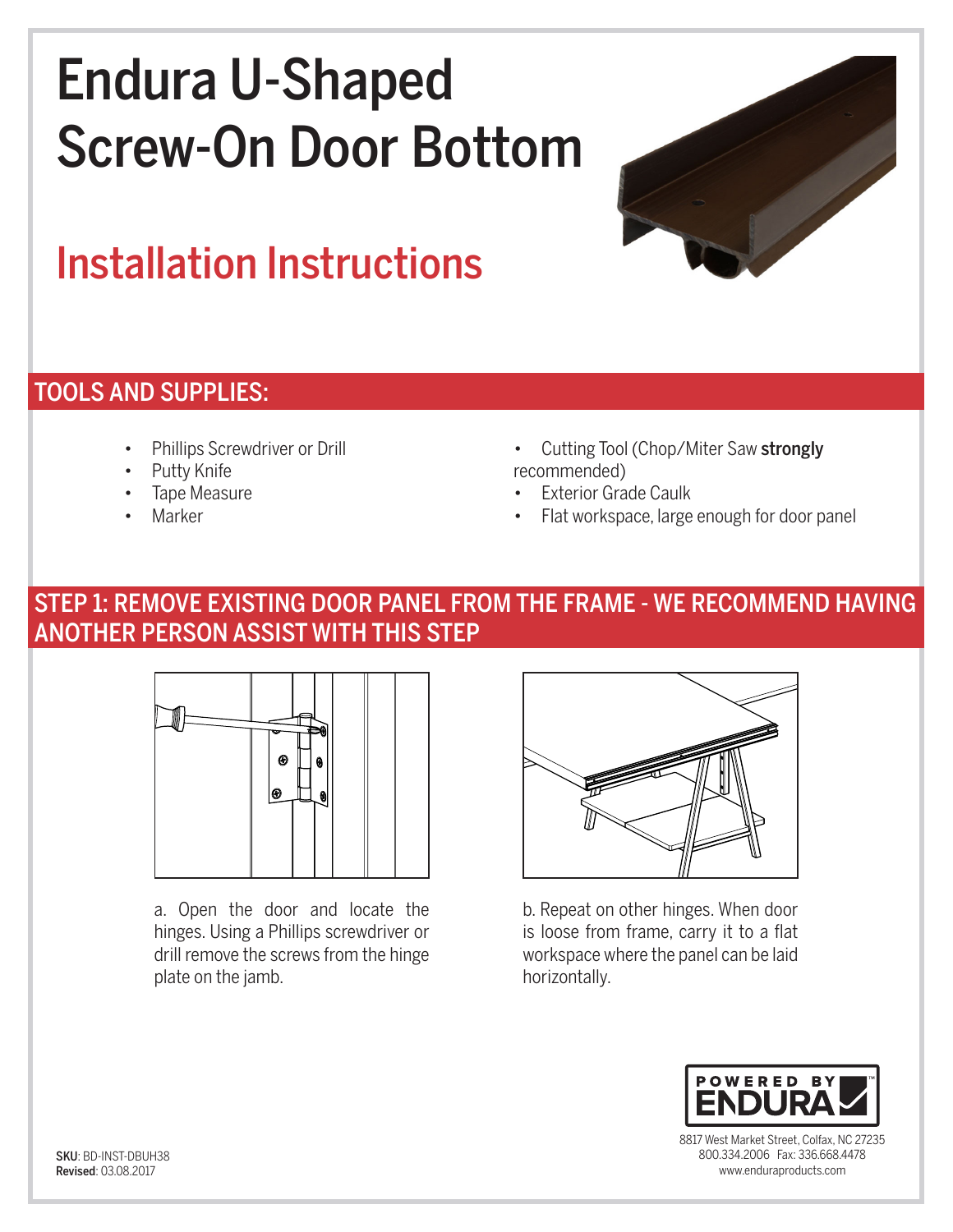### STEP 2: REMOVE THE OLD DOOR BOTTOM FROM THE PANEL



a. Remove the old door bottom from the door panel by removing the screws, if it was a screw-on door bottom. If the door bottom was stapleon, you may need to pry it off with a flathead screwdriver.



b. Remove any old residue or staples from the door panel's bottom face, using a putty knife or similar tool.

#### STEP 3: PREPARE THE NEW DOOR BOTTOM



a. Measure the width of the door panel  $(X)$ .



b. Measure and mark the same width (X) on the door bottom, measuring from one end. Cut the door bottom along that line.

#### STEP 4: CAULK THE NEW DOOR BOTTOM



a. Apply exterior grade caulking along the edge of the door bottom that will be facing the exterior of the home. Thoroughly caulk each end of the door bottom.



b. Orient the door bottom with the door panel as shown above.